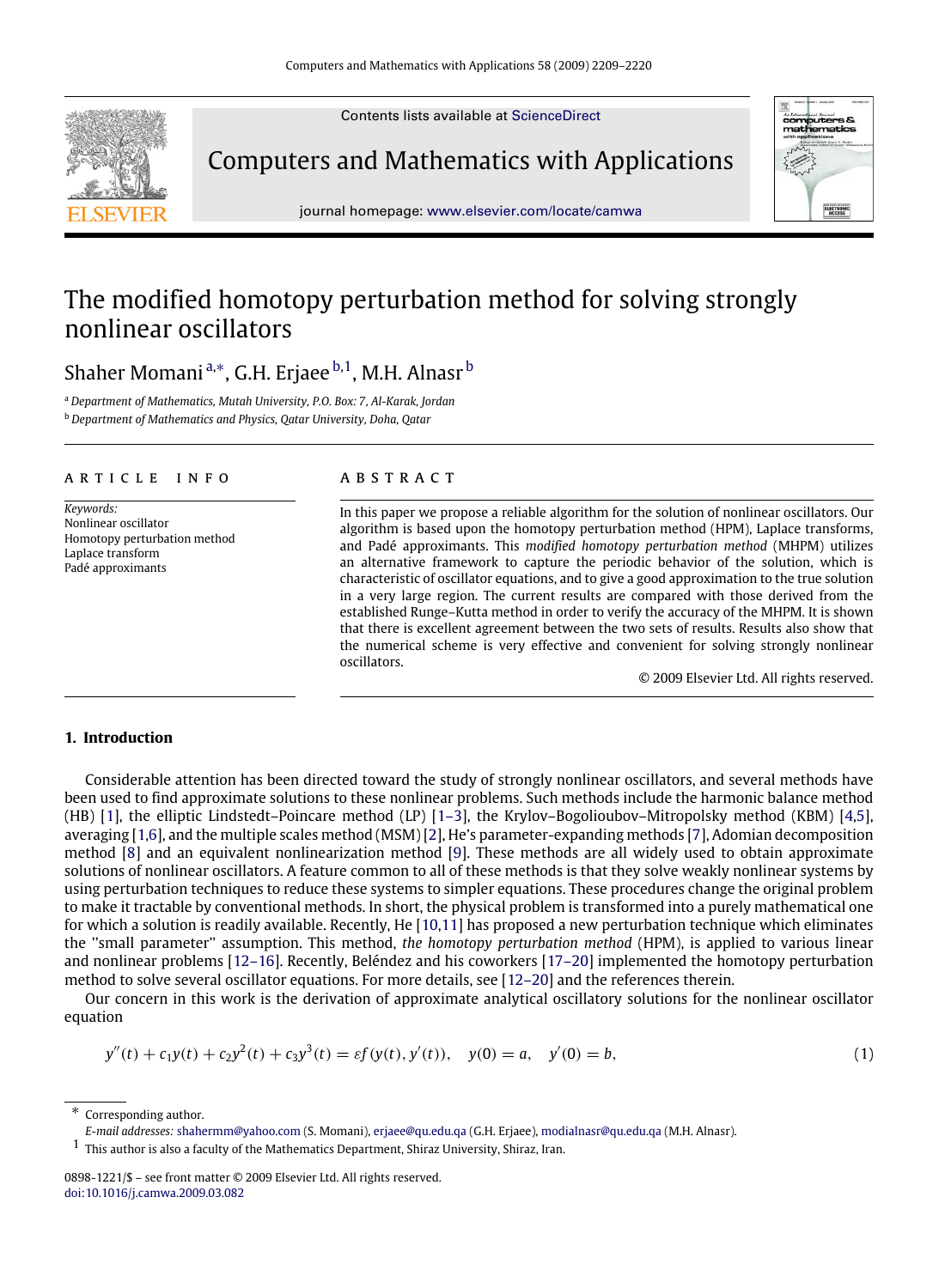where  $c_i$ ,  $i = 1, 2, 3$ , are positive real numbers and  $\varepsilon$  is a parameter (not necessarily small). We assume that the function  $f(y(t), y'(t))$  is an arbitrary nonlinear function of its arguments. Our modified homotopy perturbation method will be employed in a straightforward manner that does not necessitate any linearization or smallness assumptions.

The HPM for solving differential and integral equations, linear and nonlinear, was first proposed by He [\[10,](#page-11-8)[11\]](#page-11-9), and has been the subject of extensive analytical and numerical studies. This method, which combines the traditional perturbation method with topological homotopy theory, deforms our problem continuously into a simple problem which is easily solved. This method does not require a small parameter in the equation and has a significant advantage in that it provides an analytical approximate solution to a wide range of nonlinear problems in applied sciences. However, HPM also has some drawbacks. By using HPM, we get a series solution, which in practice is a truncated series solution. This series solution does not exhibit the periodic behavior characteristic of oscillator equations, and it gives a good approximation to the true solution only in a very small region.

In order to improve the accuracy of HPM, we introduce an alternative technique which modifies the series solution for nonlinear oscillatory systems as follows: we first apply a Laplace transformation to the truncated series obtained by HPM; next, we convert the transformed series into a meromorphic function by forming its Padé approximants; and then we utilize an inverse Laplace transformation to get an analytic solution, which may be periodic or it may be a better approximate solution than HPM truncated series solution. Finally, we make a numerical comparison between our method and the fourthorder Runge–Kutta method. We note that the first connections between series solution methods and Padé approximants were established in [\[21–24\]](#page-11-12).

This paper is organized as follows: In Section [2,](#page-1-0) we describe the homotopy perturbation method and briefly discuss Padé approximants. In Section [3,](#page-3-0) our method is applied to a variety of examples to demonstrate the efficiency and simplicity of the method. We conclude with a summary.

# <span id="page-1-0"></span>**2. The Homotopy perturbation method**

The HPM was first proposed by the Chinese mathematician He [\[10](#page-11-8)[,11\]](#page-11-9). The essential idea of this method is to introduce a homotopy parameter, say *p*, which varies from 0 to 1. At  $p = 0$ , the system of equations usually has been reduced to a simplified form which normally admits a rather simple solution. As *p* gradually increases continuously toward 1, the system goes through a sequence of deformations, and the solution at each stage is close to that at the previous stage of the deformation. Eventually at  $p = 1$ , the system takes the original form of the equation and the final stage of the deformation gives the desired solution.

For the convenience of the reader, we will first review the HPM [\[10,](#page-11-8)[11\]](#page-11-9), and then apply it to solve a nonlinear problem [\(1\).](#page-0-4) Consider the nonlinear differential equation

<span id="page-1-1"></span>
$$
L(u) + N(u) = f(r), \quad r \in \Omega,
$$
\n<sup>(2)</sup>

with boundary conditions

$$
B(u, \partial u/\partial n) = 0, \quad r \in \Gamma,
$$
\n<sup>(3)</sup>

where *L* is a linear operator, *N*is nonlinear operator, *B* is a boundary operator, Γ is the boundary of the domain Ω, and *f*(*r*) is a known analytic function.

He's homotopy perturbation technique [\[10,](#page-11-8)[11\]](#page-11-9) defines a homotopy  $v(r, p)$  :  $\Omega \times [0, 1] \rightarrow R$  so that

$$
H(v, p) = (1 - p)[L(v) - L(u_0)] + p[L(v) + N(v) - f(r)],
$$
\n(4)

or

<span id="page-1-3"></span><span id="page-1-2"></span>
$$
H(v, p) = L(v) - L(u_0) + pL(u_0) + p[N(v) - f(r)],
$$
\n(5)

where  $r \in \Omega$ ,  $p \in [0, 1]$  is an impeding parameter, and  $u_0$  is an initial approximation of Eq. [\(2\)](#page-1-1) which satisfies the boundary conditions. Obviously, from Eq. [\(4\)](#page-1-2) and Eq. [\(5\),](#page-1-3) we have

$$
H(v, 0) = L(v) - L(u_0),
$$
\n(6)

$$
H(v, 1) = L(v) + N(v) - f(r).
$$
\n(7)

As *p* moves from 0 to 1,  $v(r, p)$  moves from  $u_0(r)$  to  $u(r)$ . In topology, this called a *deformation* and  $L(v) - L(u_0)$  and  $L(v) + N(v) - f(r)$  are said to be *homotopic*. Our basic assumption is that the solution of Eq. [\(4\)](#page-1-2) and Eq. [\(5\)](#page-1-3) can be expressed as a power series in *p*:

<span id="page-1-4"></span>
$$
v = v_0 + p v_1 + p^2 v_2 + \cdots
$$
 (8)

The approximate solution of Eq. [\(2\),](#page-1-1) therefore, can be readily obtained as:

$$
u = \lim_{p \to 1} v = v_0 + v_1 + v_2 + \cdots
$$
 (9)

The convergence of the series [\(8\)](#page-1-4) has been proved in [\[10](#page-11-8)[,11\]](#page-11-9).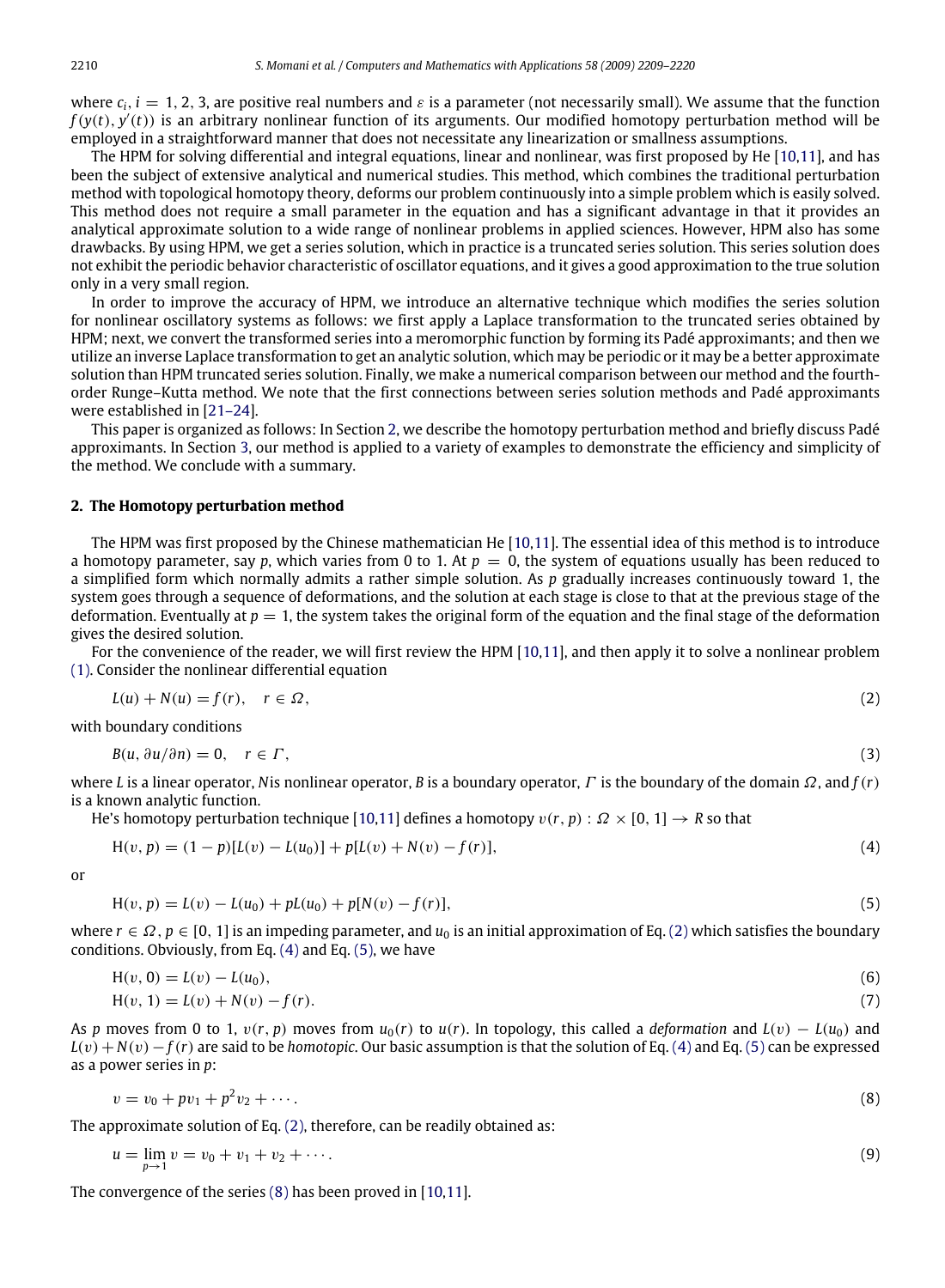$$
y''(x) + c_1y(t) = -p(c_2y^2(t) + c_3y^3(t) - \varepsilon f(y, y')), \quad p \in [0, 1],
$$
\n(10)

or

<span id="page-2-1"></span><span id="page-2-0"></span>
$$
y''(x) = -p(c_1y(t) + c_2y^2(t) + c_3y^3(t) - \varepsilon f(y, y')), \quad p \in [0, 1],
$$
\n(11)

The homotopy parameter *p* always ranges from 0 to 1. At  $p = 0$ , Eq. [\(10\)](#page-2-0) is linearized as

$$
y''(x) + c_1 y(t) = 0,\t\t(12)
$$

and Eq. [\(11\)](#page-2-1) is linearized as

$$
y''(x) = 0.\tag{13}
$$

At  $p = 1$  Eq. [\(10\)](#page-2-0) or [\(11\)](#page-2-1) turns out to be the original differential equation [\(1\).](#page-0-4) The basic assumption is that the solution of Eq. [\(10\)](#page-2-0) or [\(11\)](#page-2-1) can be written as a power series in *p*

<span id="page-2-2"></span>
$$
y = y_0 + py_1 + p^2 y_2 + p^3 y_3 + \cdots
$$
 (14)

Substituting Eq. [\(14\)](#page-2-2) into Eq. [\(10\)](#page-2-0) or [\(11\)](#page-2-1) and equating the terms with identical powers of *p*, we can obtain a series of linear equations of the form

<span id="page-2-3"></span>
$$
p^{0}: y_{0}'' + c_{1}y_{0} = 0, \t y_{0}(0) = a, \t y_{0}'(0) = b,
$$
  
\n
$$
p^{1}: y_{1}'' + c_{1}y_{1} = -c_{2}y_{0}^{2} - c_{3}y_{0}^{3} + \varepsilon f(y_{0}, y_{0}'), \t y_{1}(0) = 0, \t y_{1}'(0) = 0,
$$
  
\n
$$
p^{2}: y_{2}'' + c_{1}y_{2} = -c_{2}y_{1}^{2} - c_{3}y_{1}^{3} + \varepsilon f(y_{1}, y_{1}'), \t y_{2}(0) = 0, \t y_{2}'(0) = 0,
$$
  
\n
$$
p^{3}: y_{3}'' + c_{1}y_{3} = -c_{2}y_{2}^{2} - c_{3}y_{2}^{3} + \varepsilon f(y_{2}, y_{2}'), \t y_{3}(0) = 0, \t y_{3}'(0) = 0,
$$
  
\n
$$
\vdots
$$
 (15)

or of the form

<span id="page-2-4"></span>
$$
p^{0}: y_{0}'' = 0, \t y_{0}(0) = a, \t y_{0}'(0) = b,
$$
  
\n
$$
p^{1}: y_{1}'' = -c_{1}y_{0} - c_{2}y_{0}^{2} - c_{3}y_{0}^{3} + \varepsilon f(y_{0}, y_{0}'), \t y_{1}(0) = 0, \t y_{1}'(0) = 0,
$$
  
\n
$$
p^{2}: y_{2}'' = -c_{1}y_{1} - c_{2}y_{1}^{2} - c_{3}y_{1}^{3} + \varepsilon f(y_{1}, y_{1}'), \t y_{2}(0) = 0, \t y_{2}'(0) = 0,
$$
  
\n
$$
p^{3}: y_{3}'' = -c_{1}y_{2} - c_{2}y_{2}^{2} - c_{3}y_{2}^{3} + \varepsilon f(y_{2}, y_{2}'), \t y_{3}(0) = 0, \t y_{3}'(0) = 0,
$$
  
\n
$$
\vdots
$$
 (16)

It obvious that the linear equations in [\(15\)](#page-2-3) or [\(16\)](#page-2-4) are easy to solve, the components  $y_n$ ,  $n \geq 0$  of the homotopy perturbation method can be completely determined, and the series solutions are thus entirely determined. Finally, we approximate the solution  $y(x) = \sum_{n=0}^{\infty} y_n(x)$  by the truncated series

$$
\Phi_N(t) = \sum_{n=0}^{N-1} y_n(t). \tag{17}
$$

### *2.1. Padé approximants*

A Padé approximant is the ratio of two polynomials constructed from the coefficients of the Taylor series expansion of a function  $y(x)$ . The [L/M] Padé approximants to a function  $y(x)$  is given by [\[21](#page-11-12)[,25\]](#page-11-13):

$$
\left[\frac{L}{M}\right] = \frac{P_L(x)}{Q_M(x)},\tag{18}
$$

where  $P_L(x)$  is a polynomial of degree at most *L* and  $Q_M(x)$  is a polynomial of degree at most *M*. The formal power series

$$
y(x) = \sum_{i=1}^{\infty} a_i x^i,
$$
\n(19)

<span id="page-2-5"></span>
$$
y(x) - \frac{P_L(x)}{Q_M(x)} = O(x^{L+M+1}),
$$
\n(20)

determine the coefficients of  $P_L(x)$  and  $Q_M(x)$ .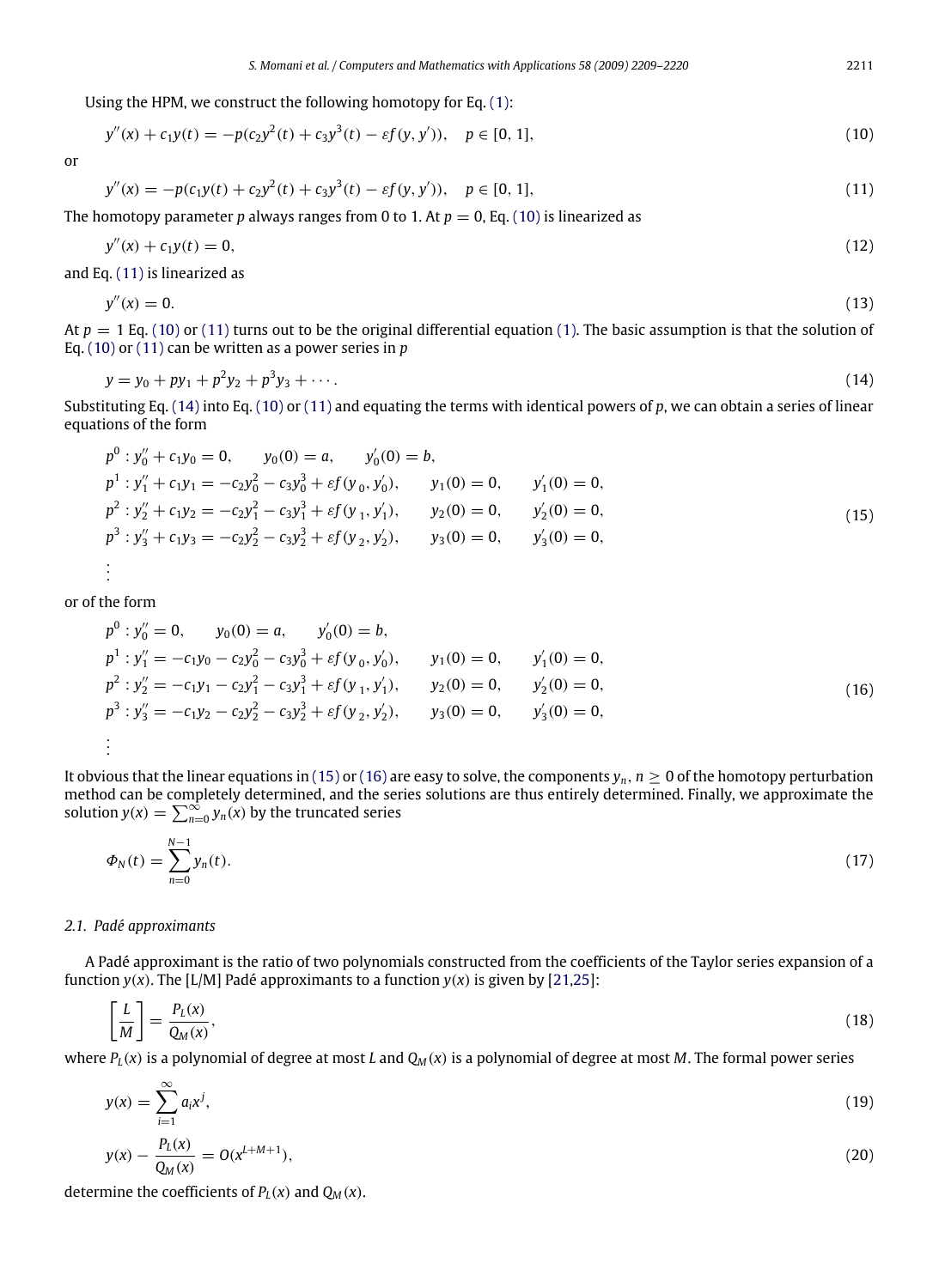Since we can obviously multiply the numerator and denominator by a constant and leave [*L*/*M*] unchanged, we impose the normalization condition

<span id="page-3-2"></span><span id="page-3-1"></span>
$$
Q_M(0) = 1.0. \tag{21}
$$

Finally we require that the  $P_L(x)$  and  $Q_M(x)$  have no common factors. If we write the coefficients of  $P<sub>L</sub>(x)$  and  $Q<sub>M</sub>(x)$  as

$$
P_L(x) = p_0 + p_1 x + p_2 x^2 + \dots + p_L x^L,
$$
  
\n
$$
Q_M(x) = q_0 + q_1 x + q_2 x^2 + \dots + q_M x^M,
$$
\n(22)

then by [\(21\)](#page-3-1) and [\(22\)](#page-3-2) we may multiply [\(20\)](#page-2-5) by *Q<sup>M</sup>* (*x*), which linearizes the coefficient equations. We can write out [\(20\)](#page-2-5) in more detail as

<span id="page-3-4"></span><span id="page-3-3"></span>
$$
a_{L+1} + a_L q_1 + \cdots + a_{L-M+1} q_M = 0,\na_{L+2} + a_{L+1} q_1 + \cdots + a_{L-M+2} q_M = 0,\n\vdots\na_{L+M} + a_{L+M-1} q_1 + \cdots + a_L q_M = 0,\na_0 = p_0,\na_0 + a_0 q_1 = p_1,\na_2 + a_1 q_1 + a_0 q_2 = p_2,\n\vdots\na_L + a_{L-1} q_1 + \cdots + a_0 q_L = p_L.
$$
\n(24)

To solve these equations, we begin by solving [Eqs. \(23\),](#page-3-3) a set of linear equations, for all of the unknown *q*'s. Once the *q*'s are known, [Eqs. \(24\)](#page-3-4) give an explicit formula for the unknown *p*'s, which completes the solution.

If Eqs. [\(23\)](#page-3-3) and [\(24\)](#page-3-4) are nonsingular, then we can solve them directly and obtain Eq. [\(25\)](#page-3-5) [\[21\]](#page-11-12), where Eq. [\(25\)](#page-3-5) holds and, if the lower index on a sum exceeds the upper, the sum is replaced by zero:

<span id="page-3-5"></span>
$$
\left[\frac{L}{M}\right] = \frac{\begin{bmatrix} a_{L-M+1} & a_{L-M+2} & \cdots & a_{L+1} \\ \vdots & \vdots & \ddots & \vdots \\ a_L & a_{L+1} & \cdots & a_{L+M} \\ \frac{L}{M} & \frac{L}{M} & \frac{L}{M-M+1} & \cdots & \frac{L}{M-M+1} \\ \vdots & \vdots & \ddots & \vdots \\ a_L & a_{L-M+1} & a_{L-M+2} & \cdots & a_{L+1} \\ \vdots & \vdots & \ddots & \vdots \\ a_L & a_{L+1} & \cdots & a_{L+M} \\ x^M & x^{M-1} & \cdots & 1 \end{bmatrix}}{(25)}
$$

We use Mathematica to obtain diagonal Padé approximants of various orders, such as [2/2], [4/4] or [6/6].

### <span id="page-3-0"></span>**3. Examples**

In order to assess the advantages and the accuracy of our method for solving nonlinear oscillatory systems, we have applied it to a variety of initial-value problems arising in nonlinear dynamics. All results are calculated by using the Mathematica symbolic calculus software.

**Example 1.** Consider the following Helmholtz equation:

<span id="page-3-6"></span>
$$
y''(x) + 2y(x) + y^2(x) = 0,
$$
\n(26)

subject to the initial conditions

<span id="page-3-8"></span><span id="page-3-7"></span>
$$
y(0) = 0.1, \qquad y'(0) = 0. \tag{27}
$$

Using the homotopy perturbation method, the homotopy for Eq. [\(26\)](#page-3-6) is constructed as

$$
y''(t) = p[-2y(t) - y^2(t)].
$$
\n(28)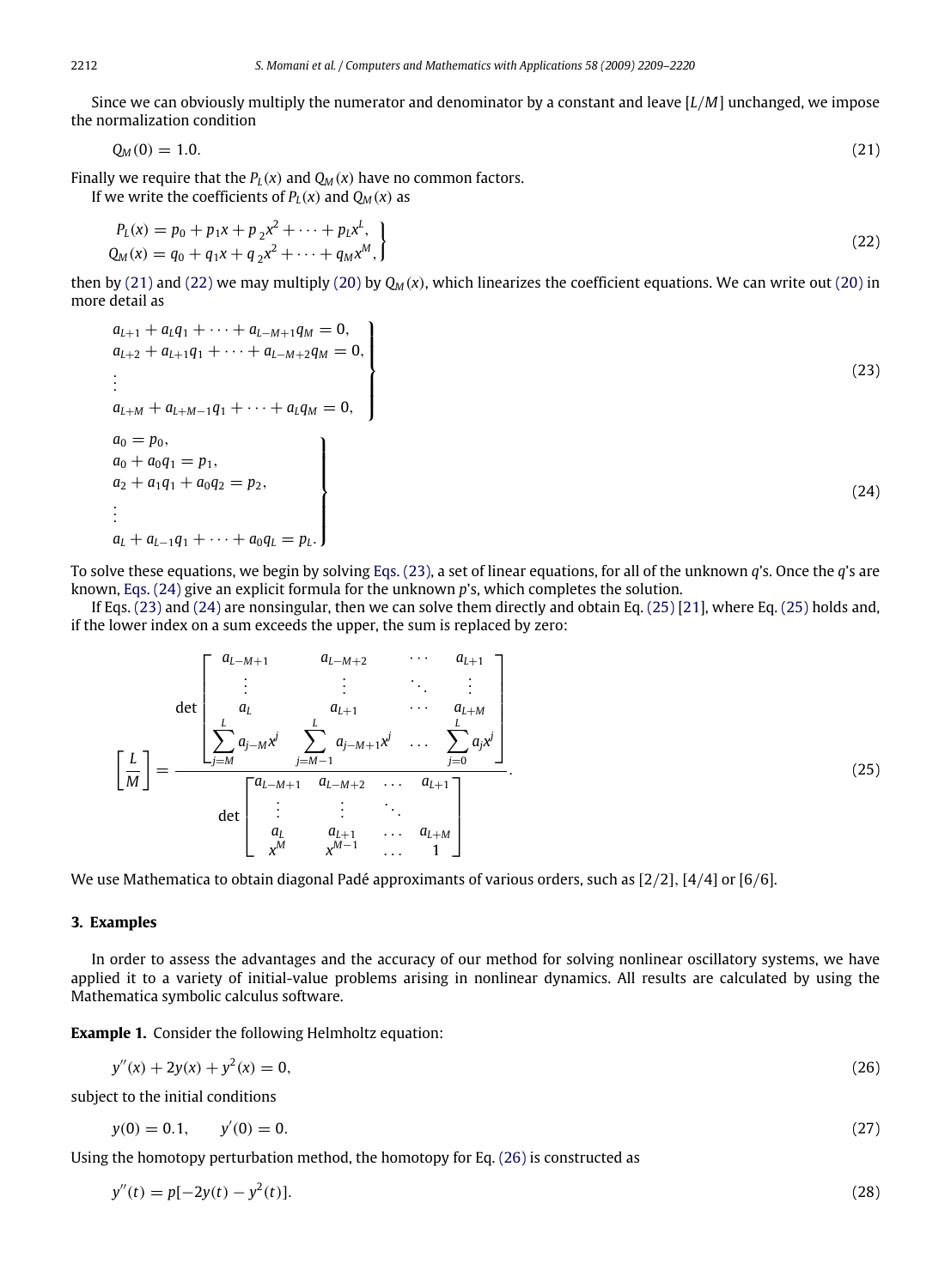<span id="page-4-1"></span>

**Fig. 1.** Plots of displacement *y* versus time *t*. Solid line: Runge–Kutta method; dashed line: HPM.

Substituting [\(14\)](#page-2-2) and the initial conditions [\(27\)](#page-3-7) into [\(28\),](#page-3-8) we obtain the following set of linear differential equations:

$$
y''_0 = 0, \t y_0(0) = 0.1, \t y'_0(0) = 0,\n y''_1 = -2y_0 - y_0^2, \t y_1(0) = 0, \t y'_1(0) = 0,\n y''_2 = -2y_1 - 2y_0y_1, \t y_2(0) = 0, \t y'_2(0) = 0,\n y''_3 = -2y_2 - (y_1^2 + 2y_0y_2), \t y_3(0) = 0, \t y'_3(0) = 0,
$$
\n
$$
\vdots
$$
\n(29)

Consequently, the first few components of the homotopy perturbation solution for Eq. [\(26\)](#page-3-6) are as follows:

$$
y_0 = 0.1,
$$
  
\n
$$
y_1 = -0.105t^2,
$$
  
\n
$$
y_2 = 0.01925t^4,
$$
  
\n
$$
y_3 = -0.00177917t^6,
$$
  
\n
$$
\vdots
$$
 (30)

and so on, and in this manner the rest of the components of the homotopy perturbation solution can be obtained. The fifthterm approximate solution for Eq. [\(26\)](#page-3-6) is given by

<span id="page-4-0"></span>
$$
y(t) = 0.1 - 0.105t^2 + 0.01925t^4 - 0.00177917t^6 + 0.000142083t^8.
$$
\n(31)

This series solution does not exhibit the periodic behavior which is characteristic of the oscillatory system [\(26\)](#page-3-6) and [\(27\).](#page-3-7) Comparison of the approximate solution [\(31\)](#page-4-0) and the solution obtained by the fourth-order Runge–Kutta method in [Fig. 1](#page-4-1) shows that it converges in a small region but yields an incorrect solution in a wider region.

In order to improve the accuracy of the homotopy perturbation solution [\(31\),](#page-4-0) we implement the modified homotopy perturbation method as follows:

Applying the Laplace transformation to the series solution [\(31\)](#page-4-0) yields

$$
L[y(t)] = \frac{0.1}{s} - \frac{0.21}{s^3} + \frac{0.462}{s^5} - \frac{1.281}{s^7} + \frac{5.7288}{s^9}.
$$
\n(32)

For simplicity, let  $s = 1/t$ ; then

$$
L[y(t)] = 0.1t - 0.21t^3 + 0.462t^5 - 1.281t^7 + 5.7288t^9.
$$
\n(33)

The [4/4] Padé approximation gives

<span id="page-4-2"></span>
$$
\left[\frac{4}{4}\right] = \frac{0.1t + 1.27t^3}{1 + 14.8t^2 + 26.46t^4}.\tag{34}
$$

Recalling  $t = 1/s$ , we obtain [4/4] in terms of *s* 

$$
\left[\frac{4}{4}\right] = \frac{1.27s + 0.1s^3}{26.46 + 14.8s^2 + s^4}.
$$
\n(35)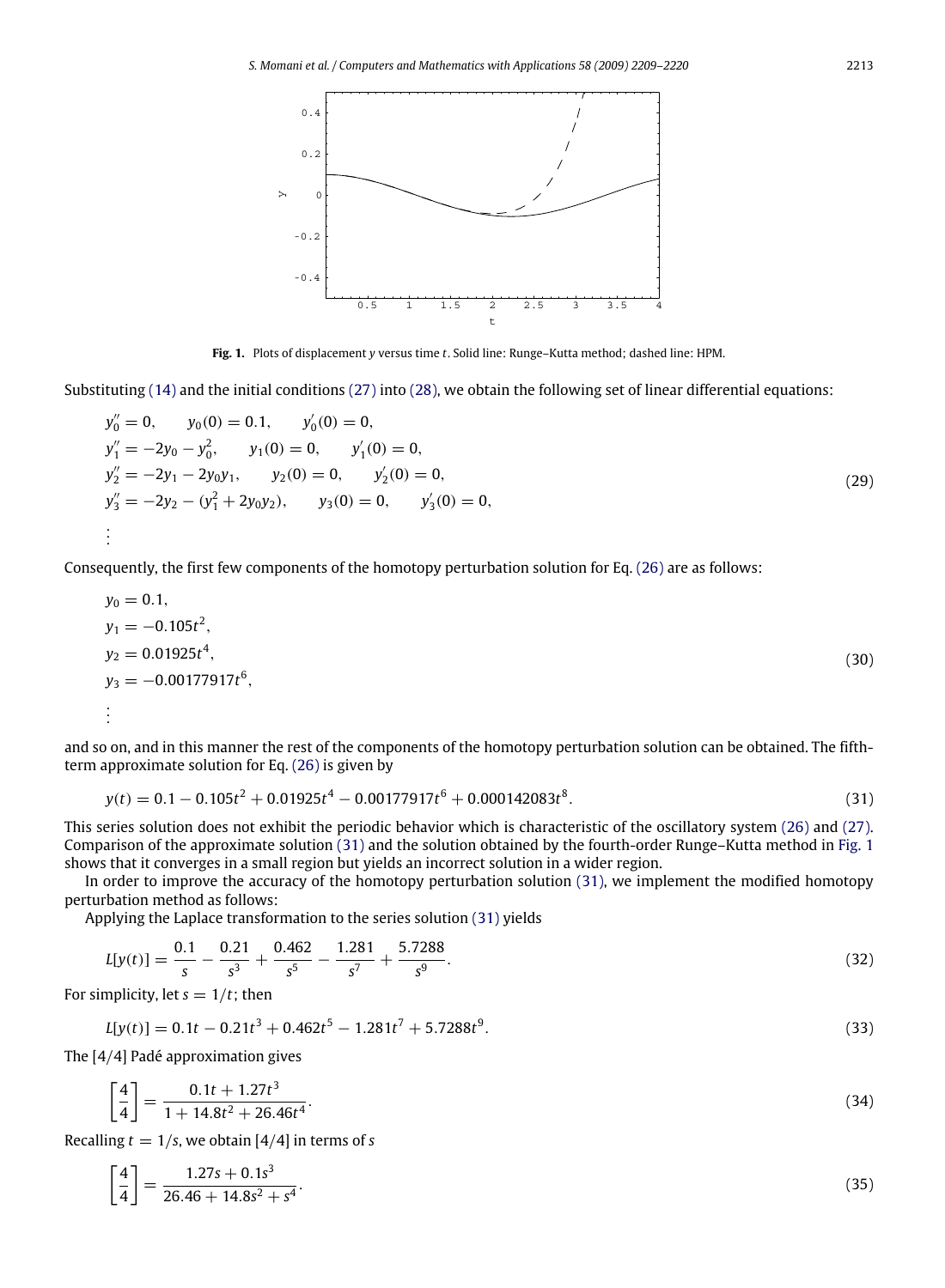<span id="page-5-0"></span>

<span id="page-5-2"></span><span id="page-5-1"></span>**Fig. 2.** Plots of displacement *y* versus time *t*. Solid line: Runge–Kutta method; dashed line: MHPM.

By using the inverse Laplace transformation to the [4/4] Padé approximation, we obtain the modified homotopy perturbation solution

$$
y(t) = 0.0998141 \cos(1.4423t) + 0.000185858 \cos(3.56648t).
$$
 (36)

Comparison of the modified approximate solution [\(34\)](#page-4-2) and the solution obtained by fourth-order Runge–Kutta method in [Fig. 2](#page-5-0) shows that the modified homotopy perturbation method greatly improves upon the differential transform truncated series [\(31\)](#page-4-0) in both convergence rate and accuracy.

**Example 2.** Consider the nonlinear equation

$$
y''(t) + y(t) = -\varepsilon y^2(t)y'(t),
$$
\n(37)

subject to the initial conditions

$$
y(0) = 1, \qquad y'(0) = 0. \tag{38}
$$

This equation can be appropriately called the ''unplugged'' van der Pol equation, and all of its solutions are expected to oscillate with decreasing amplitude to zero. Momani [\[22\]](#page-11-14) and Momani and Ertürk [\[23\]](#page-11-15) derived numerical solutions for the above equation using the modified decomposition method and the modified differential transform method, respectively, when  $\varepsilon = 0.1$ . For comparison with the solution obtained in [\[22,](#page-11-14)[23\]](#page-11-15), we set the parameter  $\varepsilon = 0.1$  in this example.

Using the modified homotopy perturbation method, the homotopy for Eq. [\(37\)](#page-5-1) is constructed as

<span id="page-5-3"></span>
$$
y''(t) = p[-y(t) - 0.1y^{2}(t)y'(t)].
$$
\n(39)

Substituting [\(14\)](#page-2-2) and the initial conditions [\(38\)](#page-5-2) into [\(39\),](#page-5-3) we obtain the following set of linear differential equations:

$$
y''_0 = 0, \t y_0(0) = 1, \t y'_0(0) = 0,
$$
  
\n
$$
y''_1 = -y_0 - 0.1y_0^2y'_0, \t y_1(0) = 0, \t y'_1(0) = 0,
$$
  
\n
$$
y''_2 = -y_1 - 0.1(y_0^2y'_1 + 2y_0y_1y'_0), \t y_2(0) = 0, \t y'_2(0) = 0,
$$
  
\n
$$
y''_3 = -y_2 - 0.1(y_1^2y'_1 + 2y_0y_2y'_0 + y_0^2y'_2 + 2y_0y_1y'_1), \t y_3(0) = 0, \t y'_3(0) = 0,
$$
  
\n
$$
\vdots
$$
 (40)

Consequently, the first few components of the homotopy perturbation solution for Eq. [\(37\)](#page-5-1) are as follows:

$$
y_0 = 1,
$$
  
\n
$$
y_1 = \frac{-t^2}{2},
$$
  
\n
$$
y_2 = 0.0166667t^3 + 0.0416667t^4,
$$
  
\n
$$
y_3 = -0.000416667t^4 - 0.0066667t^5 - 0.001388889t^6,
$$
  
\n
$$
\vdots
$$
 (41)

and so on, and in this manner the rest of the components of the homotopy perturbation solution can be obtained. The fifthterm approximate solution for Eq. [\(37\)](#page-5-1) is given by

<span id="page-5-4"></span>
$$
y(t) = 1 - 0.5t^2 + 0.0166667t^3 + 0.04125t^4 - 0.00665833t^5 - 0.0009861t^6 + 0.00136905t^7 + O(t^8). \tag{42}
$$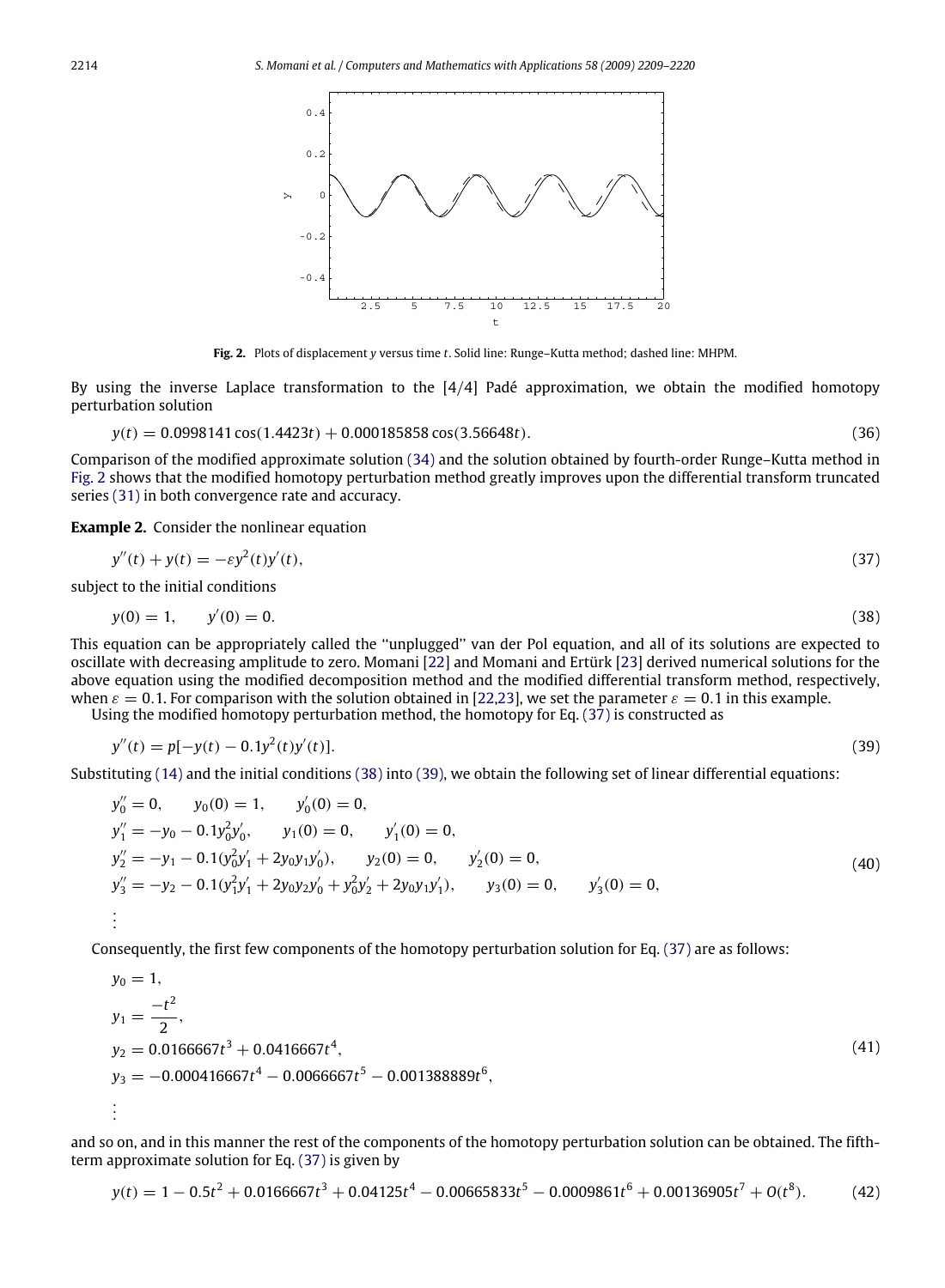<span id="page-6-1"></span>

**Fig. 3.** Plots of Eq. [\(47\):](#page-6-0) (a) displacement *y* versus time *t* and (b) phase plane diagram.

Because Eqs. [\(37\)](#page-5-1) and [\(38\)](#page-5-2) form an oscillatory system, we apply the Laplace transformation to the series solution [\(42\),](#page-5-4) which yields

$$
L[y(t)] = \frac{1}{s} - \frac{1}{s^3} + \frac{0.1}{s^4} + \frac{0.99}{s^5} - \frac{0.799}{s^6} + \frac{0.71}{s^7} + \frac{6.9}{s^8} - \cdots
$$
 (43)

For simplicity, let  $s = 1/t$ ; then

$$
L[y(t)] = t - t3 + 0.1t4 + 0.99t5 - 0.799t6 - 0.71t7 + 6.9t8 - \cdots
$$
 (44)

The [4/4] Padé approximant gives

$$
\left[\frac{4}{4}\right] = \frac{t + 0.32183t^2 + 9.1524t^3 + 0.313t^4}{1 + 0.321833t + 10.152t^2 + 0.534t^3 + 9.13t^4}
$$
\n(45)

Recalling  $t = 1/s$ , we obtain [4/4] in terms of *s* 

$$
\left[\frac{4}{4}\right] = \frac{s^3 + 0.32183s^2 + 9.1524s + 0.313}{s^4 + 0.321833s^3 + 10.152s^2 + 0.534s + 9.13}.\tag{46}
$$

By applying the inverse Laplace transformation to the  $[4/4]$  Padé approximant, we obtain the modified homotopy perturbation solution

<span id="page-6-0"></span>
$$
y(t) = a_1 e^{(-0.154136 - 2.99971i)t} + a_2 e^{(-0.154136 + 2.99971i)t} + a_3 e^{(-0.0125308 - 0.998948i)t} + a_4 e^{(-0.0125308 + 0.998948i)t},
$$
 (47)

where

$$
a_1 = 0.000284635 - 0.00152866i, \qquad a_2 = 0.000284635 + 0.00152866i, \qquad a_3 = 0.499715 + 0.0109027i, \qquad a_4 = 0.499715 - 0.0109027i.
$$

[Fig. 3](#page-6-1) shows the displacement and phase diagram of the modified approximate solution [\(47\).](#page-6-0) The results of our computations are in excellent agreement with the results obtained by the numerical solution of Momani [\[22](#page-11-14)[,23\]](#page-11-15) using the modified decomposition method.

**Example 3.** Consider the following initial-value problem

<span id="page-6-2"></span>
$$
y''(t) + y(t) + 0.45y^{2}(t) = y(t)y'(t),
$$
\n(48)

subject to the initial conditions

<span id="page-6-3"></span>
$$
y(0) = 0.1, \qquad y'(0) = 0. \tag{49}
$$

Using the modified homotopy perturbation method, the homotopy for Eq. [\(48\)](#page-6-2) is constructed as

$$
y''(t) = p[-y(t) - 0.45y^{2}(t) + y(t)y'(t)].
$$
\n(50)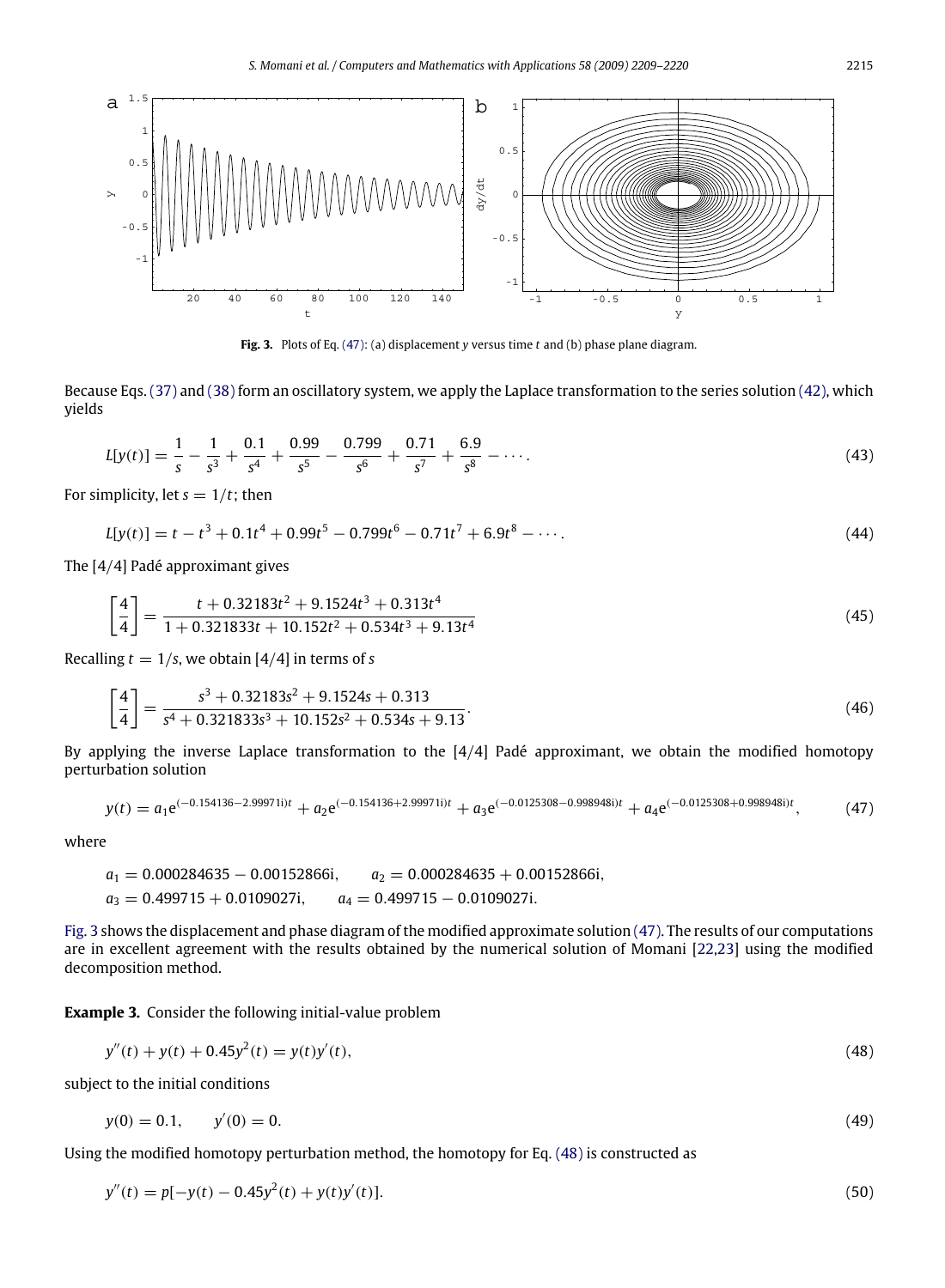<span id="page-7-2"></span>

**Fig. 4.** Plots of displacement *y* versus time *t*. Solid line: Runge–Kutta method; dashed line: MHPM; dotted line: HPM.

Substituting  $(14)$  and the initial condition  $(49)$  into  $(48)$  we obtain the following set of linear differential equations:

$$
y''_0 = 0, \t y_0(0) = 0.1, \t y'_0(0) = 0,
$$
  
\n
$$
y''_1 = -y_0 - 0.45y_0^2 + y_0y'_0, \t y_1(0) = 0, \t y'_1(0) = 0,
$$
  
\n
$$
y''_2 = -y_1 - 0.45(2y_0y_1) + y_1y'_0 + y_0y'_1, \t y_2(0) = 0, \t y'_2(0) = 0,
$$
  
\n
$$
y''_3 = -y_2 - 0.45(2y_0y_2 + y_1^2) + y_2y'_0 + y_1y'_1 + y_0y'_2, \t y_3(0) = 0, \t y'_3(0) = 0,
$$
  
\n
$$
\vdots
$$
 (51)

Consequently, the first few components of the homotopy perturbation solution for Eq. [\(48\)](#page-6-2) are as follows:

$$
y_0 = 0.1,
$$
  
\n
$$
y_1 = -0.05225t^2,
$$
  
\n
$$
y_2 = -0.00174167t^3 + 0.00474604t^4,
$$
  
\n
$$
y_3 = -0.0000435417t^4 + 0.000462846t^5 - 0.000254341t^6,
$$
  
\n
$$
\vdots
$$
 (52)

and so on, and in this manner the rest of components of the homotopy perturbation solution can be obtained. The fifth-term approximate solution for Eq. [\(48\)](#page-6-2) is given by

<span id="page-7-0"></span>
$$
y(t) = 0.1 - 0.05225t^2 - 0.00174167t^3 + 0.0047025t^4 + 0.000461977t^5 - 0.000229878t^6 - 0.0000530213t^7 + 8.93598 \times 10^{-6}t^8.
$$
\n
$$
(53)
$$

Applying the Laplace transformation to the series solution [\(53\),](#page-7-0) yields

<span id="page-7-1"></span>
$$
L[y(t)] = \frac{0.1}{s} - \frac{0.1045}{s^3} - \frac{0.01045}{s^4} + \frac{0.11286}{s^5} + \frac{0.0554373}{s^6} - \frac{0.165512}{s^7} - \frac{0.267227}{s^8} + \frac{0.360299}{s^9}.
$$
(54)

Setting  $s = 1/t$  in Eq. [\(54\)](#page-7-1) and calculating the [4/4] Padé approximant gives

$$
\left[\frac{4}{4}\right] = \frac{0.1t + 0.0643186t^2 + 0.570538t^3 - 0.0226526t^4}{1 + 0.643186t + 6.75038t^2 + 0.550103t^3 + 5.99275t^4}.
$$
\n(55)

Recalling  $t = 1/s$ , and by using the inverse Laplace transformation to the  $[4/4]$  Padé approximant, we obtain the modified solution

$$
y(t) = a_1 e^{(-0.33482802 - 2.368212i)t} + a_2 e^{(-0.33482802 + 2.368212i)t} + a_3 e^{(0.013235 - 1.02343i)t} + a_4 e^{(0.013235 + 1.02343i)t}
$$
(56)

where

$$
a_1 = 0.1(-0.00143534 + 0.00307974i), \qquad a_2 = 0.1(-0.00143534 - 0.00307974i),
$$
  
\n
$$
a_3 = 0.1(0.501435 - 0.0140806i), \qquad a_4 = 0.1(0.501435 + 0.0140806i).
$$

The graph of the displacement is sketched in [Fig. 4](#page-7-2) and is compared with the numerical solution of Runge–Kutta method.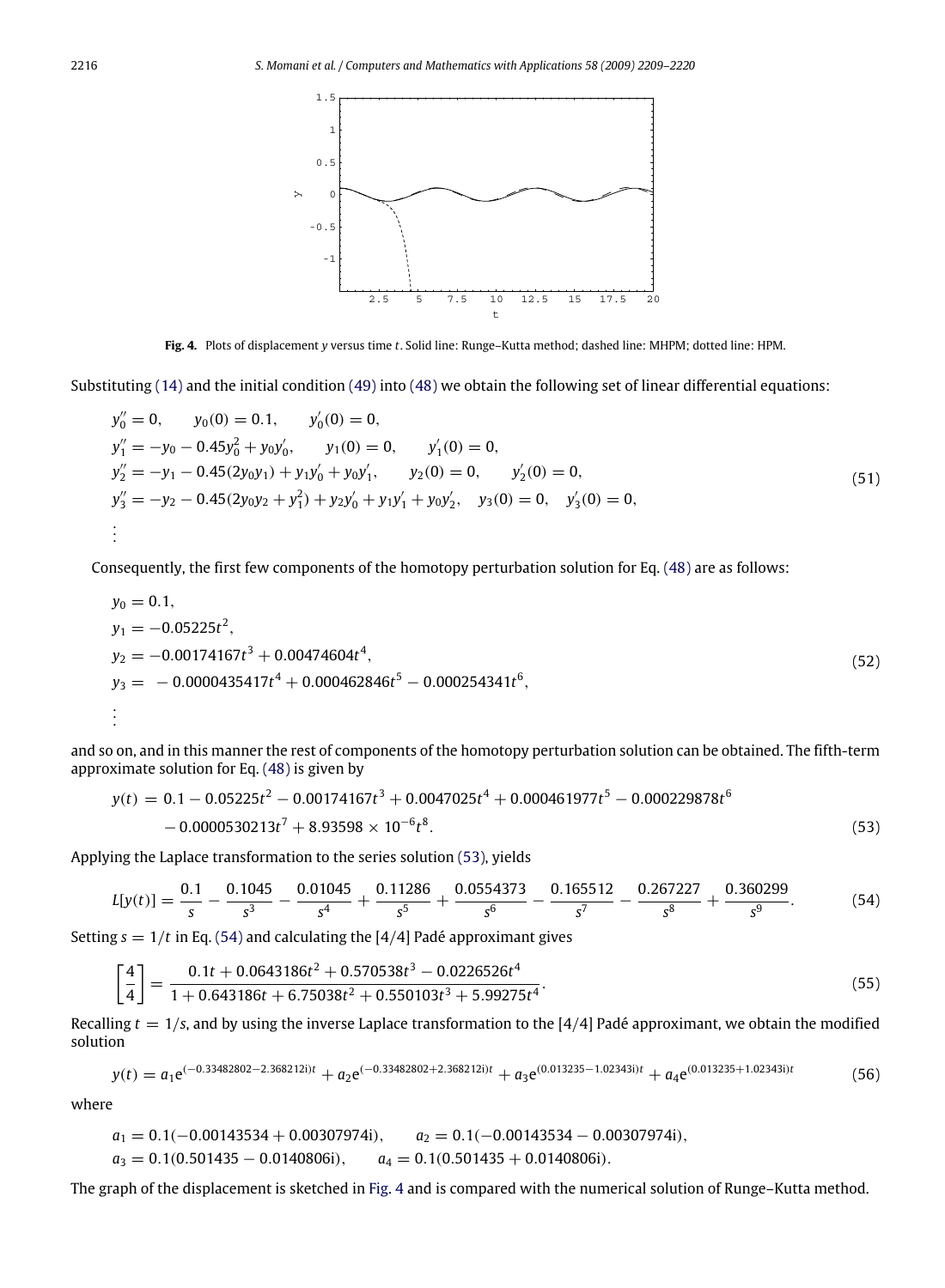**Example 4.** Consider the following initial-value problem

$$
y''(x) + y(x) + y^3(x) = y(x)y'(x)
$$
\n(57)

subject to the initial conditions

<span id="page-8-1"></span><span id="page-8-0"></span>
$$
y(0) = 0.1, \qquad y'(0) = 0. \tag{58}
$$

Using the modified homotopy perturbation method, the homotopy for Eq. [\(57\)](#page-8-0) is constructed as

<span id="page-8-2"></span>
$$
y''(t) = p[-y(t) - y3(t) + y(t)y'(t)].
$$
\n(59)

Substituting [\(14\)](#page-2-2) and the initial conditions [\(58\)](#page-8-1) into [\(59\)](#page-8-2) we obtain the following set of linear differential equations:

<span id="page-8-4"></span>
$$
y''_0 = 0, \t y_0(0) = 0.1, \t y'_0(0) = 0,
$$
  
\n
$$
y''_1 = -y_0 - y_0^3 + y_0y'_0, \t y_1(0) = 0, \t y'_1(0) = 0,
$$
  
\n
$$
y''_2 = -y_1 - 3y_0^2y_1 + y'_0y_1 + y_0y'_1, \t y_2(0) = 0, \t y'_2(0) = 0,
$$
  
\n
$$
y''_3 = -y_2 - 3y_0^2y_2 - 3y_0y_1^2 + y'_0y_2 + y_1y'_1 + y'_2y_0, \t y_3(0) = 0, \t y'_3(0) = 0,
$$
  
\n
$$
\vdots
$$
 (60)

Consequently, the first few components of the homotopy perturbation solution for Eq. [\(57\)](#page-8-0) are as follows:

$$
y_0 = 0.1,
$$
  
\n
$$
y_1 = -0.0505t^2,
$$
  
\n
$$
y_2 = -0.00168333t^3 + 0.00433458t^4,
$$
  
\n
$$
y_3 = -0.0000420833t^4 + 0.000428408t^5 - 0.000174323t^6,
$$
  
\n
$$
\vdots
$$
 (61)

and so on, and in this manner the rest of components of the homotopy perturbation solution can be obtained. The fourthterm approximate solution for Eq. [\(57\)](#page-8-0) is given by

<span id="page-8-3"></span>
$$
y(t) = 0.1 - 0.0505t^2 - 0.00168333t^3 + 0.0042925t^4 + 0.000427567t^5 - 0.000151584t^6 - 0.0000454819t^7 + 7.8514 \times 10^{-6}t^8.
$$
 (62)

Applying the Laplace transformation to the series solution [\(62\),](#page-8-3) yields

$$
L[y(t)] = \frac{0.1}{s} - \frac{0.101}{s^3} - \frac{0.0101}{s^4} + \frac{0.10302}{s^5} + \frac{0.051308}{s^6} - \frac{0.109131}{s^7} - \frac{0.229229}{s^8} + \frac{0.316568}{s^9}.
$$
(63)

For simplicity, let  $s = 1/t$ ; then

$$
L[y(t)] = 0.1t - 0.101t^3 - 0.0101t^4 + 0.10302t^5 + 0.051308t^6 - 0.109131t^7 - 0.229229t^8 + 0.316568t^9.
$$
 (64)  
The [4/4] Padé approximation gives

$$
\left[\frac{4}{4}\right] = \frac{0.1t - 0.0226813t^2 + 0.439089t^3 - 0.0133316t^4}{1 - 0.0226813t + 5.40089t^2 - 0.0552239t^3 + 4.42241t^4}.
$$
\n(65)

Recalling  $t = 1/s$ , we obtain [4/4] in terms of *s* 

$$
\left[\frac{4}{4}\right] = \frac{0.1(-0.0303603 + s)(4.39112 + 0.007679s + s^2)}{4.2241 - 0.0552239s + 5.40089s^2 - 0.0226813s^3 + s^4}.
$$
\n(66)

By using the inverse Laplace transformation to the [4/4] Padé approximant, we obtain the modified approximate solution

$$
Y(t) = a_1 e^{(0.00478127 - 1.00317i)t} + a_2 e^{(0.00478127 + 1.00317i)t} + a_3 e^{(0.00655938 - 2.09627i)t} + a_4 e^{(0.00655938 + 2.09627i)t}.
$$
 (67)

where,

$$
a_1 = 0.1(0.499451 - 0.0158157i),
$$
  $a_3 = 0.1(0.000548934 + 0.00642771i)$   
\n $a_2 = 0.1(0.499451 + 0.0158157i),$   $a_4 = 0.1(0.000548934 - 0.00642771i).$ 

The graph of the displacement is sketched in [Fig. 5](#page-9-0) and is compared with the numerical solution of the fourth-order Runge–Kutta method.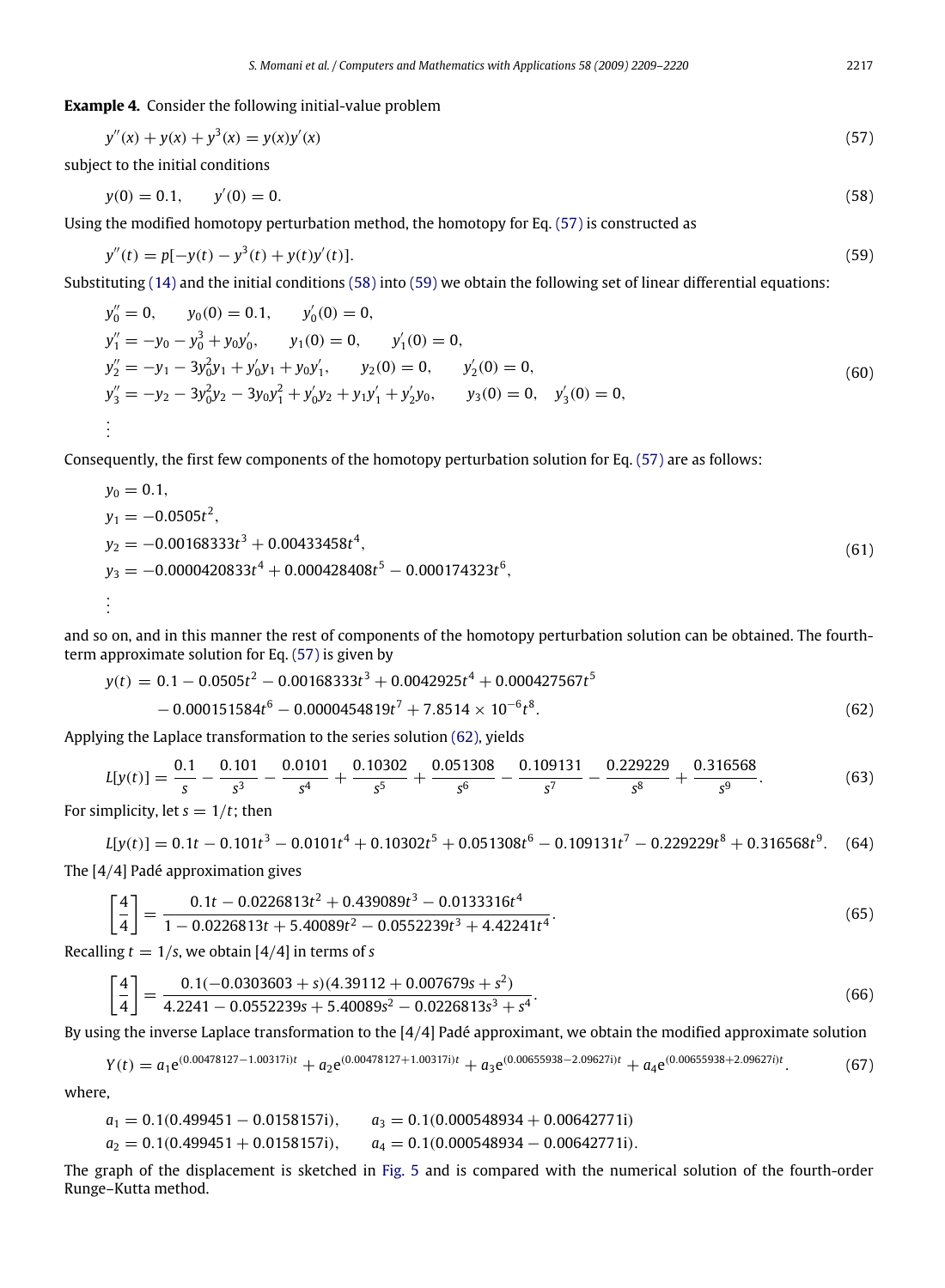<span id="page-9-1"></span><span id="page-9-0"></span>

<span id="page-9-3"></span><span id="page-9-2"></span>**Fig. 5.** Plots of displacement *y* versus time *t*. Solid line: Runge–Kutta method; dashed line: MHPM; dotted line: HPM.

**Example 5.** Consider the following initial-value problem

$$
y''(x) + y(x) + y^2(x) + y^3(x) = -\varepsilon y y'
$$
\n(68)

subject to the initial conditions

$$
y(0) = 0.1, \qquad y'(0) = 0. \tag{69}
$$

Using the modified homotopy perturbation method, the homotopy for Eq. [\(68\)](#page-9-1) is constructed as

$$
y''(t) = p[-y(t) - y^2(t) - y^3(t) - \varepsilon y(t)y'(t)].
$$
\n(70)

Substituting [\(14\)](#page-2-2) and the initial condition [\(69\)](#page-9-2) into [\(70\)](#page-9-3) we obtain the following set of linear differential equations:

$$
y''_0 = 0, \t y_0(0) = 0.1, \t y'_0(0) = 0,
$$
  
\n
$$
y''_1 = -y_0 - y_0^2 - y_0^3 - \varepsilon y_0 y'_0, \t y_1(0) = 0, \t y'_1(0) = 0,
$$
  
\n
$$
y''_2 = -y_1 - 2y_0 y_1 - 3y_0^2 y_1 - \varepsilon (y'_0 y_1 + y_0 y'_1), \t y_2(0) = 0, \t y'_2(0) = 0,
$$
  
\n
$$
y''_3 = -y_2 - 2y_0 y_2 - 2y_1^2 - 3y_0^2 y_2 - 3y_0 y_1^2 - \varepsilon (y'_0 y_2 + y_1 y'_1 + y'_2 y_0), \t y_3(0) = 0, \t y'_3(0) = 0,
$$
  
\n
$$
\vdots
$$
 (71)

Consequently, the first few components of the homotopy perturbation solution for Eq. [\(68\)](#page-9-1) are as follows:

$$
y_0 = 0.1,
$$
  
\n
$$
y_1 = -0.0505t^2,
$$
  
\n
$$
y_2 = -0.00185\epsilon t^3 + 0.00568875t^4,
$$
  
\n
$$
y_3 = -0.00004625\epsilon^2 t^4 - 0.000535575\epsilon t^5 - 0.000469391t^6,
$$
  
\n
$$
\vdots
$$
 (72)

and so on, and in this manner the rest of components of the homotopy perturbation solution can be obtained. The fourthterm approximate solution for Eq. [\(68\)](#page-9-1) is given by

$$
y(t) = 0.1 - 0.0555t2 + 0.00568875t4 - 0.000366716t6 + 0.0000257661t8
$$
  
+ $\varepsilon(-0.00185t3 - 0.000535575t5 + 0.0000723832t7) + \cdots$ . (73)

Because Eqs. [\(68\)](#page-9-1) and [\(69\)](#page-9-2) form an oscillatory system, we apply the Laplace transform to the series solution [\(60\),](#page-8-4) which yields

$$
L[y(t)] = \frac{0.1}{s} - \frac{0.111}{s^3} + \frac{0.13653}{s^5} - \frac{0.26403552}{s^7} + \frac{1.038889152}{s^9} + \varepsilon \left(\frac{0.0111}{s^4} - \frac{0.064269}{s^6} + \frac{0.364811328}{s^8}\right) + \cdots
$$
 (74)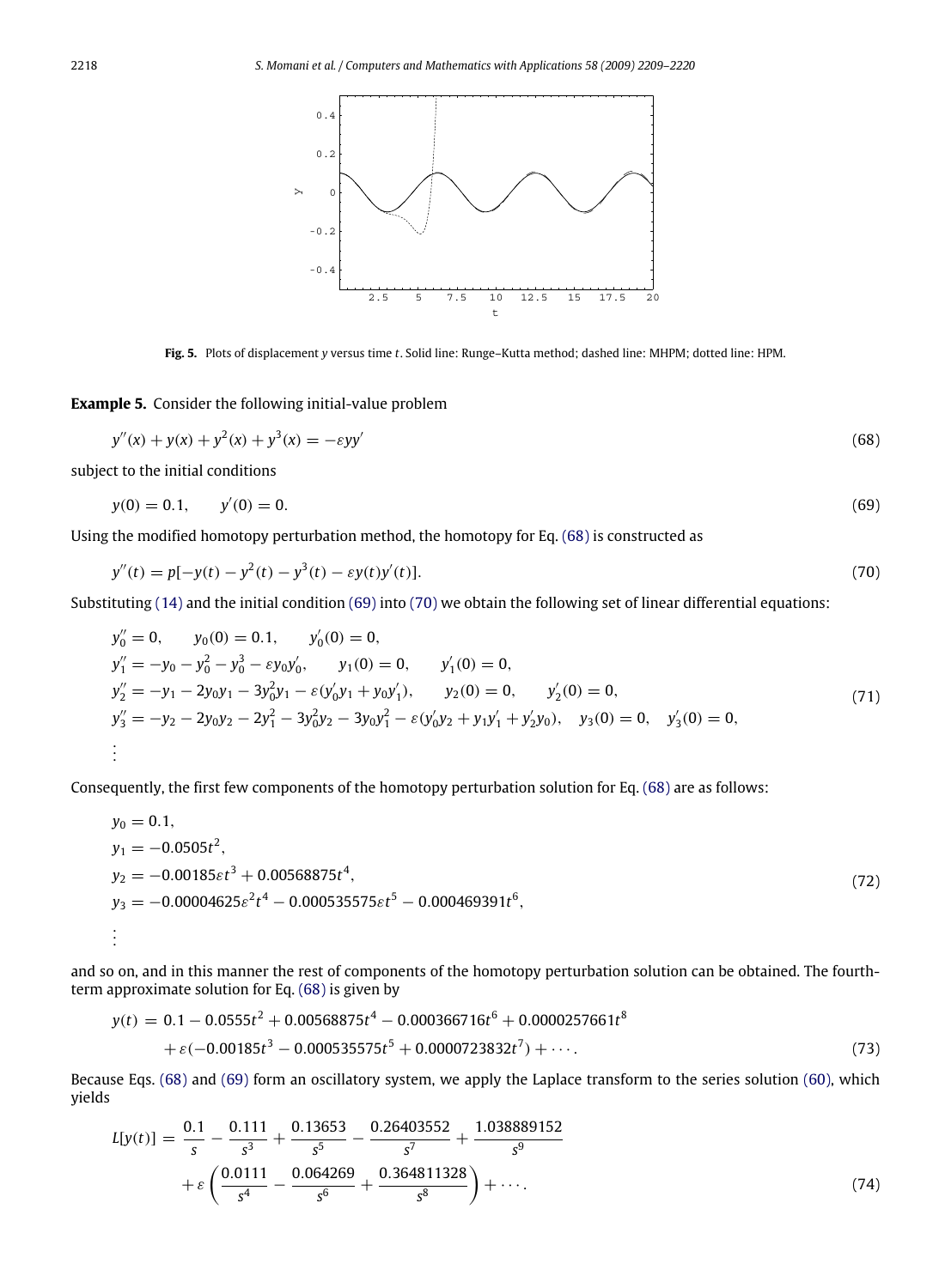<span id="page-10-1"></span>

<span id="page-10-2"></span>**Fig. 6.** Plots of displacement *y* versus time *t* when  $\varepsilon = 0.1$ . Solid line: Runge–Kutta method; dashed line: MHPM; dotted line: HPM.



**Fig. 7.** Plots of displacement *y* versus time *t* when  $\varepsilon = 0.3$ . Solid line: Runge–Kutta method; dashed line: MHPM; dotted line: HPM.

# For simplicity, let  $s = 1/t$ ; then

$$
L[y(t)] = 0.1t - 0.111t3 + 0.13653t5 - 0.26403552t7 + 1.038889152t9 + \varepsilon(0.0111t4 - 0.064269t6 + 0.364811328t8) + \cdots
$$
 (75)

The [4/4] Padé approximation gives

$$
\left[\frac{4}{4}\right] = \frac{0.1t + 0.01t^2\varepsilon}{1 + 1.11t^2 + 0.1t\varepsilon}
$$
\n(76)

Recalling  $t = 1/s$ , we obtain [4/4] in terms of *s* 

$$
\left[\frac{4}{4}\right] = \frac{0.1s + 0.01\varepsilon}{1.11 + s^2 + 0.1s\varepsilon}.
$$
\n(77)

By using the inverse Laplace transformation to the [4/4] Padé approximation, we obtain the modified approximate solution

<span id="page-10-0"></span>
$$
y(t) = (e^{-0.05t\varepsilon - 0.05t\sqrt{-21.0713+\varepsilon}}(-0.05\varepsilon + 0.05\sqrt{-21.0713+\varepsilon}\sqrt{21.0713+\varepsilon}
$$
  
+  $e^{0.1t\sqrt{-21.0713+\varepsilon}}(0.05\varepsilon + 0.05\sqrt{-21.0713+\varepsilon}\sqrt{21.0713+\varepsilon}))/(\sqrt{-21.0713+\varepsilon}\sqrt{21.0713+\varepsilon}).$  (78)

The modified approximate solution [\(78\)](#page-10-0) and the solution obtained by fourth-order Runge–Kutta method are compared in [Figs. 6](#page-10-1) and [7](#page-10-2) when  $\varepsilon = 0.3$  and 0.1, respectively. The results of our computations are in excellent agreement with the results obtained in [\[24\]](#page-11-16) using the modified differential transform method.

# **4. Conclusion**

The modified homotopy perturbation method suggested in this paper is an efficient tool for calculating periodic solutions to nonlinear oscillatory systems. All of the examples show that the results of the present method are in excellent agreement with those obtained by the fourth-order Runge–Kutta method, even for moderately large values of the parameter  $\varepsilon$ . These examples indicate that the modified homotopy perturbation method greatly improves HPM's truncated series solution in rate of convergence and that it often yields the true analytic solution. The basic idea described in this paper is expected to be further employed to solve other similar strongly nonlinear oscillators.